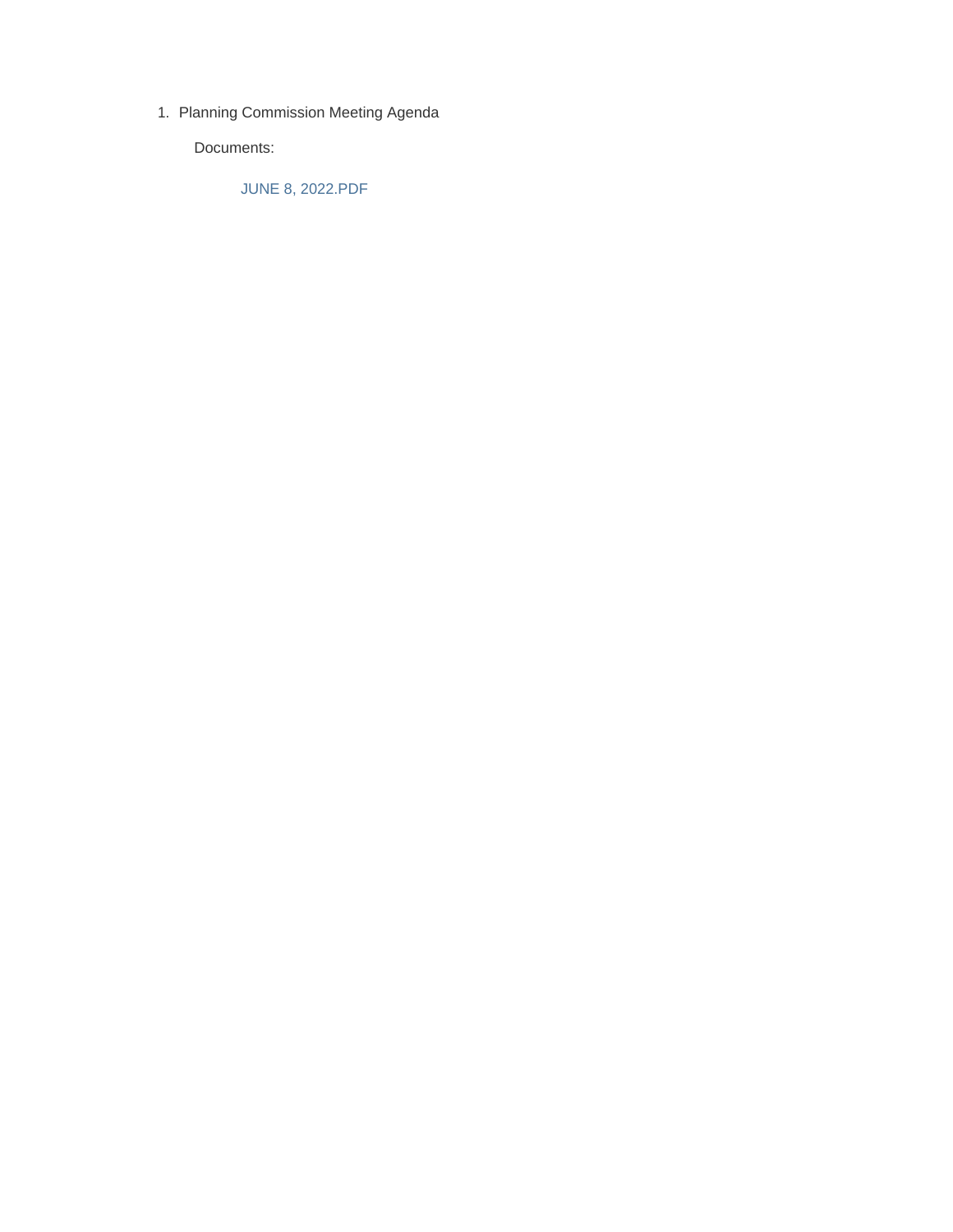

## AGENDA MIDDLETOWN CITY PLANNING COMMISSION REGULAR MEETING

DATE & TIME: Wednesday, June 8, 2022, at 6:00 P.M. PLACE: City Council Chambers, City Building, Lower Level 1 Donham Plaza, Middletown, OH 45042

**MEMBERS:** Greg Emrick Sam Cornwall Paul Nenni Todd Moore John Langhorne Roger Daniel Jeremy Loukinas

> Monica Nenni, City Council Representative James Metz, City Planner Devra Wells, Assistant Development Services Director

- 1. Roll Call
- 2. Pledge of Allegiance
- 3. Previous Meeting Minutes February 9, 2022
- 4. Previous Meeting Minutes March 9, 2022
- 5. Appointment of Representative to the Historic Commission
- 6. Public Hearing: Map Amendment: A request for Map Amendment approval by Dennis Beatty, on behalf of the applicant and property owner, R&R Takhar Oil LLC, to rezone the property located at 5013 Lefferson Road (Parcel ID: Q6542108000020) Middletown, OH 45044, from R-3 Medium-Density Residential Zoning District to B-2 Community Business Zoning District.
- 7. Public Hearing: Preliminary Development Plan & Map Amendment: A request by applicant Calibre Engineering, on behalf of the property owners S Broadway Development LLC & Paradigm Development Group LLC, for Preliminary Development Plan approval for an apartment development that proposes ten (10) twenty-four (24) unit residential buildings, clubhouse, pool, outdoor recreational area, and dog park to be constructed on a portion (12.6 acres) of the property located at parcels 07032760170 and 07032760180. If approved, as a part of the Planned Development process, the property would be rezoned to "PD Planned Development District" to acknowledge there is a development plan associated with the property.
- 8. Public Hearing: Final Development Plan: A request by applicant Etta Reed, on behalf of property owner Ravello Properties, for approval of a Final Development Plan to construct a total of 17 buildings with 86 attached single-family homes with private streets on the properties located along the Southside of Lefferson Road & along Audubon Drive, known as Parcels IDs: #07021020051, #0702102006 and #0702107003. The properties are a total of 18.5 acres. The project has received approval by the City Council for the Planned Development Map Amendment and Development Plan